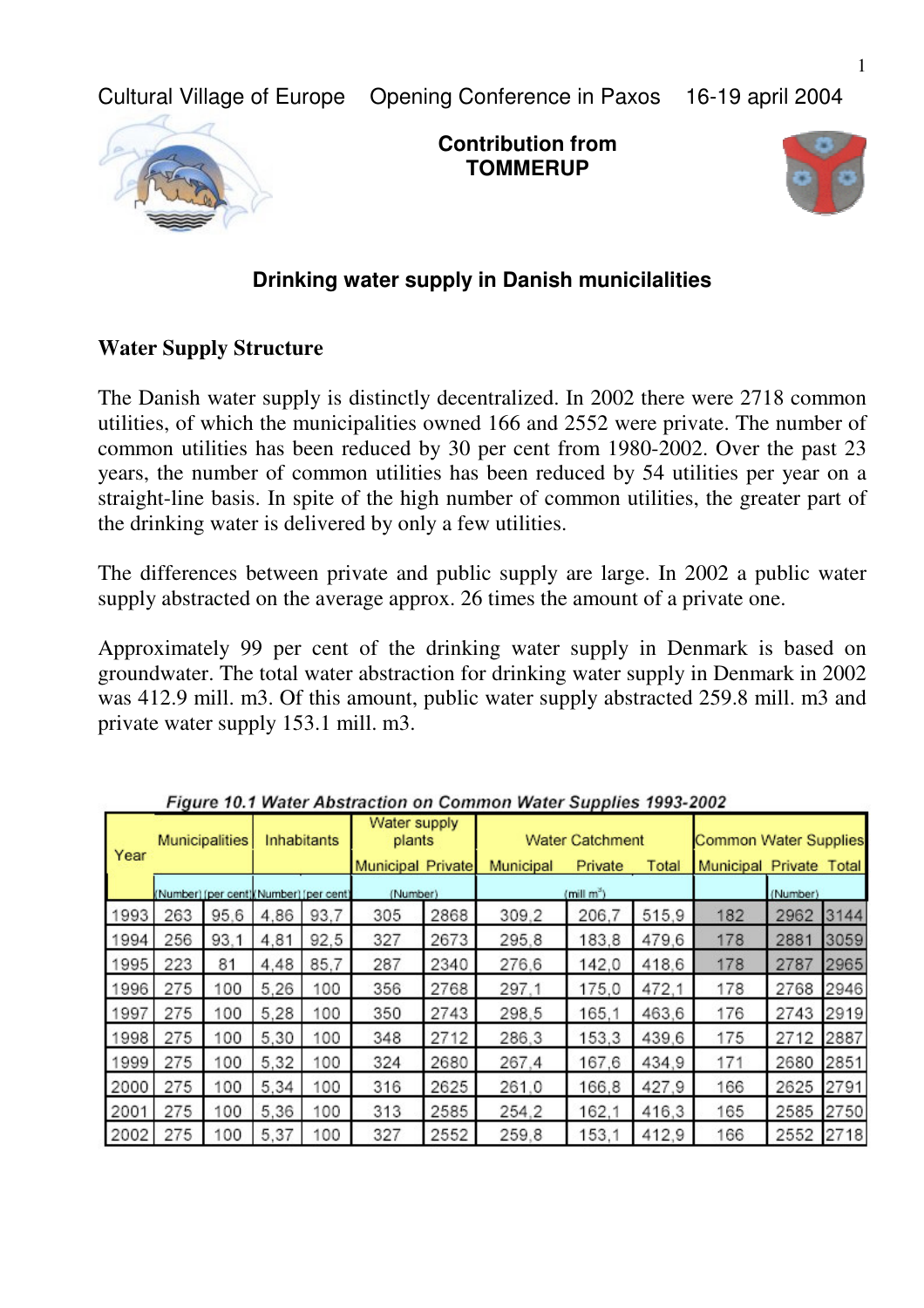### **Water quality:**

The environmental policy in Denmark is based on prevention and protection against pollution of our groundwater resources. Nearly all drinking water in Denmark is abstracted from groundwater wells, and the waterquality is normally so good, that it is possible to use the water directly after a simple aeration and filtration to remove iron and manganese.

The table "*abstraction for water supply accordin to source*" show the different abstraction figures for some countries.

As we can see Denmark have only 2 million cubic metre of surface water compared to 455 million cubic metre of ground water. (more than 99%)

The table shows abstraction figures back in 1997. The actual total abstraction in denmark is down to about 420 cubic metre i year 2002.

The ground water wells are normally 40 to 60 metres deep in average.

| <b>ABSTRACTION FOR WATER SUPPLY</b> |                            |                         |                           |                                  |              |                |                    |                |
|-------------------------------------|----------------------------|-------------------------|---------------------------|----------------------------------|--------------|----------------|--------------------|----------------|
|                                     | <b>ACCORDING TO SOURCE</b> |                         |                           |                                  |              |                |                    |                |
|                                     |                            |                         |                           |                                  |              |                |                    |                |
|                                     |                            |                         | <b>IN M CU M PER YEAR</b> |                                  |              |                |                    |                |
|                                     | <b>TRUE GROUND</b>         |                         | <b>SPRING</b>             |                                  |              | <b>SURFACE</b> | <b>TOTAL WATER</b> |                |
|                                     | <b>WATER</b>               |                         | <b>WATER</b>              |                                  | <b>WATER</b> |                | <b>ABSTRACTION</b> |                |
|                                     | 1980                       | 1997                    | 1980                      | 1997                             | 1980         | 1997           | 1980               | 1997           |
| <b>Austria</b>                      | 287                        | 322                     | 320                       | 325                              | 5            | 5              | 612                | 652            |
| <b>Azerbaijan</b>                   |                            | 87                      |                           | $\overline{0}$                   |              | 329            |                    | 416            |
| <b>Belgium</b>                      | 435                        | 468                     | $\overline{0}$            | $\overline{0}$                   | 217          | 270            | 652                | 738            |
| <b>Burkina Faso</b>                 |                            | $6\overline{6}$         |                           | $6\overline{6}$                  |              | 14             |                    | 25             |
| <b>Czech Republic</b>               |                            | 348                     |                           | $\overline{0}$                   |              | 522            |                    | 870            |
| Congo                               |                            | 49                      |                           | 11                               |              | 153            |                    | 213            |
| <b>Denmark</b>                      |                            | 455                     |                           | $\overline{0}$                   |              | $\overline{2}$ |                    | 457            |
| <b>Ethiopia</b>                     |                            | 29                      |                           | $6\overline{6}$                  |              | $\overline{3}$ |                    | 38             |
| <b>Finland</b>                      |                            | 240                     |                           | $\bf{0}$                         |              | 176            |                    | 416            |
| <b>France</b>                       |                            | 3,360                   |                           | $\bf{0}$                         |              | 2,290          |                    | 5,650          |
| Gabon                               |                            | 1                       |                           | $\overline{0}$                   |              | 41             |                    | 42             |
| Germany                             | 4,180                      | 3,648                   | 570                       | 408                              | 1,890        | 1,568          | 6,640              | 5,624          |
| <b>Hong Kong</b>                    |                            | $\overline{0}$          |                           | $\bf{0}$                         |              | 913            |                    | 913            |
| <b>Hungary</b>                      | 297                        | 342                     | 60                        | 290                              | 443          | 26             | 800                | 658            |
| Indonesia                           |                            | 327                     |                           | 554                              |              | 1.637          |                    | 2,518          |
| Italy                               | 3,290                      | 3,975                   | 2,535                     | 2,385                            | 892          | 1,590          | 6,717              | 7,950          |
| Japan                               |                            | 4,357                   |                           | 178                              |              | 11,820         |                    | 16,355         |
| Jordan                              |                            | 178                     |                           | 20                               |              | 38             |                    | 236            |
| Lithuania                           |                            | 240                     |                           | $\overline{0}$                   |              | $\overline{0}$ |                    | 240            |
| Luxembourg                          | $\overline{2}$             | $\overline{2}$          | $\overline{27}$           | 29                               | 16           | 16             | 45                 | 47             |
| <b>Macau</b><br><b>Malaysia</b>     |                            | $\overline{0}$<br>77    |                           | $\overline{0}$<br>$\overline{0}$ |              | 53             |                    | 53             |
| <b>Monaco</b>                       |                            | $\overline{\mathbf{0}}$ |                           | $\overline{2}$                   |              | 3,531          |                    | 3,608          |
| <b>Netherlands</b>                  | 667                        | 794                     |                           |                                  | 337          | 4<br>475       | 1004               | 6<br>1269      |
| Romania                             |                            | 1.058                   |                           | $\overline{0}$                   |              | 1.588          |                    | 2,646          |
| <b>Senegal</b>                      |                            | 78                      |                           | $\overline{\mathbf{0}}$          |              | 19             |                    | 96             |
| <b>Seychelles</b>                   |                            | $\overline{0}$          |                           | $\bf{0}$                         |              | 1              |                    | 1              |
| <b>Singapore</b>                    |                            | $\bf{0}$                |                           | $\bf{0}$                         |              | 441            |                    | 441            |
| <b>Slovakia</b>                     |                            | 383                     |                           | $\overline{0}$                   |              | 69             |                    | 452            |
| <b>South Africa</b>                 |                            | 270                     |                           | $\overline{5}$                   |              | 4,447          |                    | 4,721          |
| <b>Spain</b>                        | 684                        | 1,000                   | $\overline{\mathbf{0}}$   | 124                              | 2,426        | 4,848          | 3,110              | 5,972          |
| Sweden                              | 239                        | 221                     | $\overline{0}$            | $\overline{\mathbf{0}}$          | 716          | 702            | 955                | 923            |
| <b>Tanzania</b>                     |                            | $\bf{0}$                |                           | $\overline{0}$                   |              | 1              |                    | $\overline{1}$ |
| Togo                                |                            | 16                      |                           | $\overline{0}$                   |              | 5              |                    | 22             |
| <b>Tunisia</b>                      |                            | 147                     |                           | $\overline{0}$                   |              | 173            |                    | 320            |
| <b>United Kingdom</b>               | 1.910                      |                         | $\overline{0}$            |                                  | 5.060        |                | 6.970              | 7.895          |
| <b>Vietnam</b>                      |                            | 100                     |                           | $\overline{0}$                   |              | 215            |                    | 315            |
|                                     |                            |                         |                           |                                  |              |                |                    |                |

### **Drinking water production**

Over the last 10 years, the water production of the water supplies has been reduced heavily from 95.9 m3 per person supplied in 1993 to 74.2 m3 per person in 2002. This m3/inhabitant/year.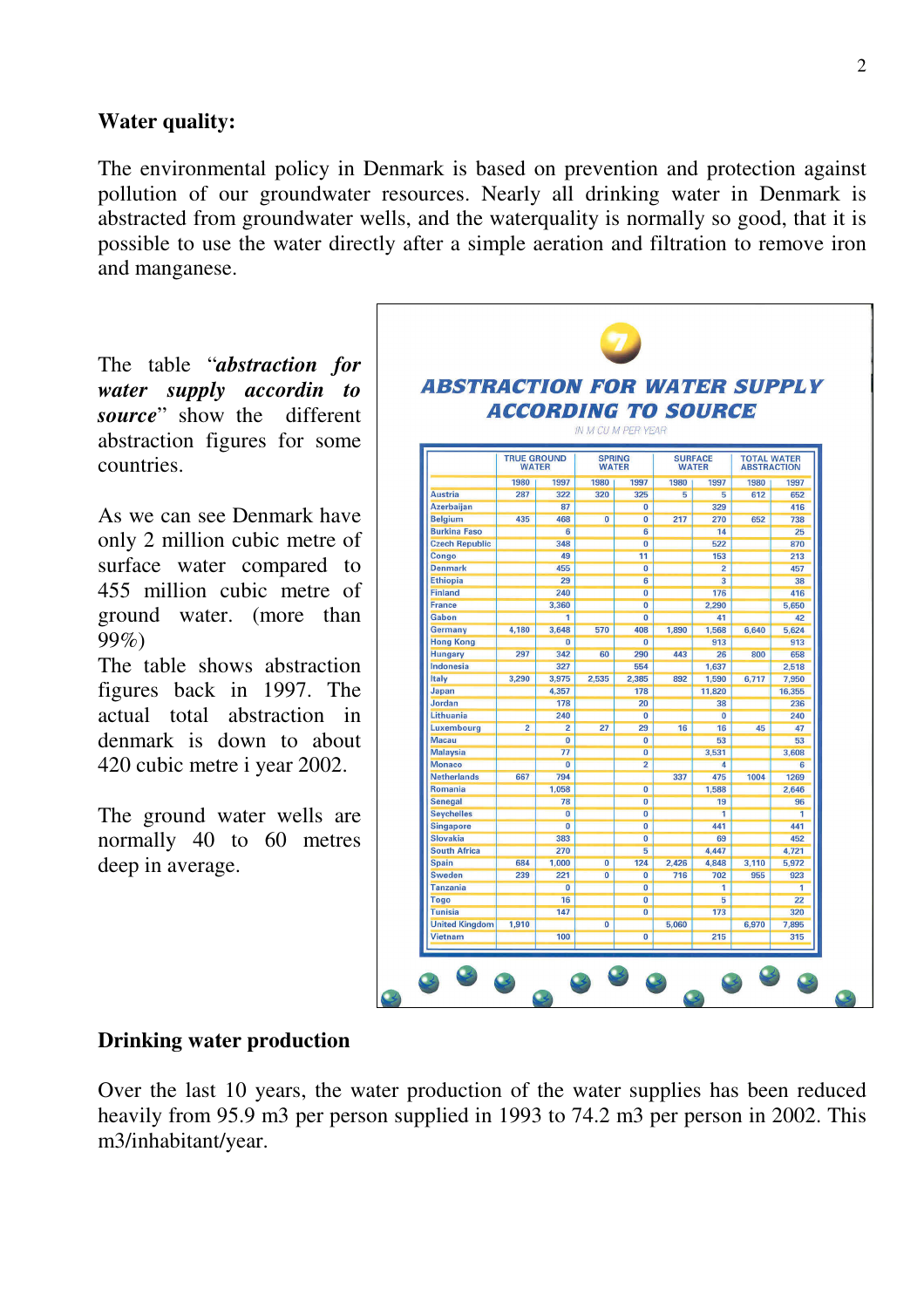| Year |          |         |              | Abstraction<br>Supplies Consumers Abstraction proportional<br>to supply | Abstraction<br>proportional<br>to consum-<br>ers | Delivered<br>water | Delivered water<br>proportional to<br>consumers |  |
|------|----------|---------|--------------|-------------------------------------------------------------------------|--------------------------------------------------|--------------------|-------------------------------------------------|--|
|      | (Number) | (mill.) | $(min, m^3)$ | (m <sup>3</sup> /supply.)                                               | $(m^3/pers.)$                                    | $(min m^3)$        | $(m^3/pers.)$                                   |  |
| 1993 | 195      | 3,22    | 321.9        | 1.65                                                                    | 100,0                                            | 309,2              | 95,9                                            |  |
| 1994 | 184      | 3,20    | 307,7        | 1,67                                                                    | 96.2                                             | 294,9              | 92,1                                            |  |
| 1995 | 181      | 3,16    | 295.1        | 1,63                                                                    | 93.4                                             | 282,3              | 89,3                                            |  |
| 1996 | 191      | 3,26    | 308.5        | 1,62                                                                    | 94,5                                             | 297.1              | 91,0                                            |  |
| 1997 | 202      | 3,36    | 301.4        | 1,49                                                                    | 89,7                                             | 292.1              | 87,0                                            |  |
| 1998 | 170      | 3,23    | 280,4        | 1,65                                                                    | 87,0                                             | 266,3              | 82,6                                            |  |
| 1999 | 177      | 3,28    | 276.3        | 1,56                                                                    | 84,1                                             | 265,0              | 80,7                                            |  |
| 2000 | 162      | 3,23    | 269.5        | 1,66                                                                    | 83.4                                             | 256,3              | 79,3                                            |  |
| 2001 | 164      | 3,32    | 265,1        | 1,62                                                                    | 79.8                                             | 255,7              | 77,0                                            |  |
| 2002 | 142      | 3,23    | 251,0        | 1,77                                                                    | 77.7                                             | 239,7              | 74,2                                            |  |

#### **Drinking water consumption**

The consumption of water from the water utilities is distributed into 61.1 per cent to households; 25.6 per cent to industry; 7.5 per cent to institutions and 5.8 per cent is water losses.

|      | Utilities Consumers |         | Consumption         |       |     |      |                                                                                                                                                                       |      |              |     |        |     |
|------|---------------------|---------|---------------------|-------|-----|------|-----------------------------------------------------------------------------------------------------------------------------------------------------------------------|------|--------------|-----|--------|-----|
| Year |                     |         | Households<br>Total |       |     |      | Industry                                                                                                                                                              |      | Institutions |     | Losses |     |
|      | (No.)               | (mill.) |                     |       |     |      | (m <sup>3</sup> /p/year) <sub>(l</sub> / <sub>p/24-h)(per cent)(m<sup>3</sup>/p/year)(per cent)(m<sup>3</sup>/p/year)(per cent)(m<sup>3</sup>/p/year)(per cent)</sub> |      |              |     |        |     |
| 1993 | 72                  | 2.10    | 90,3 56,5           |       | 155 | 62,6 | 19.4                                                                                                                                                                  | 21,5 | 7,6          | 8,4 | 6,8    | 6,8 |
| 994  | 79                  | 2.09    | 87.454.3            |       | 149 | 62,1 | 18.7                                                                                                                                                                  | 21.4 | 7,4          | 8,5 | 7.0    | 7.0 |
| 995  | 77                  | 2.26    | 85,952,9            |       | 145 | 61,6 | 18.5                                                                                                                                                                  | 21,6 | 6,9          | 8,0 | 7,6    | 7,6 |
| 996  | 86                  | 2.17    | 84,9 50,8           |       | 139 | 59.8 | 19.1                                                                                                                                                                  | 22,5 | 7,2          | 8,5 | 7,8    | 7,8 |
| 997  | 99                  | 2.18    | 82,349,7            |       | 136 | 60,4 | 18,6                                                                                                                                                                  | 22.6 | 7,0          | 8,5 | 7.1    | 8,6 |
| 998  | 96                  | 2.14    | 79,848,6            |       | 133 | 60,9 | 19.3                                                                                                                                                                  | 24,3 | 6,2          | 7,8 | 5,6    | 7,1 |
| 999  | 116                 | 2,37    | 80,448,3            |       | 132 | 60,1 | 20.4                                                                                                                                                                  | 25.4 | 6,0          | 7,4 | 5,6    | 7,0 |
| 2000 | 107                 | 2.41    | 76,7                | 747.6 | 131 | 62,1 | 18,6                                                                                                                                                                  | 24.2 | 5,9          | 7,6 | 4,7    | 6,1 |
| 2001 | 106                 | 2.45    | 76,846,5            |       | 128 | 60,6 | 20,2                                                                                                                                                                  | 26,3 | 5,6          | 7,3 | 4,5    | 5,8 |
| 2002 | 102                 | 2.62    | 72,644,4            |       | 122 | 61.1 | 18.6                                                                                                                                                                  | 25.6 | 5,4          | 7,5 | 4,2    | 5,8 |

Figure 10.3 Distribution of consumption, 1993-2002 (p: person, I: litre)

The great decline in water consumption over the last 10 years is primarily caused by a great reduction in the water consumption of households. In 1993, the household consumption was 155 litres/capita/day. In 2002, it was as small as 122 litres/capita/day. From 1993 to 2002 the household consumption has declined by 21 per cent. I.e. in 2002 each consumer uses 12,100 litres less per year on the average.

Over the 10 year-period the household consumption has declined on a linear basis by 1.2 m3/capita/year on an average. Since 1989 the household consumption has declined 30 per cent. Water savings by new installations (e.g. shower and toilets), water saving